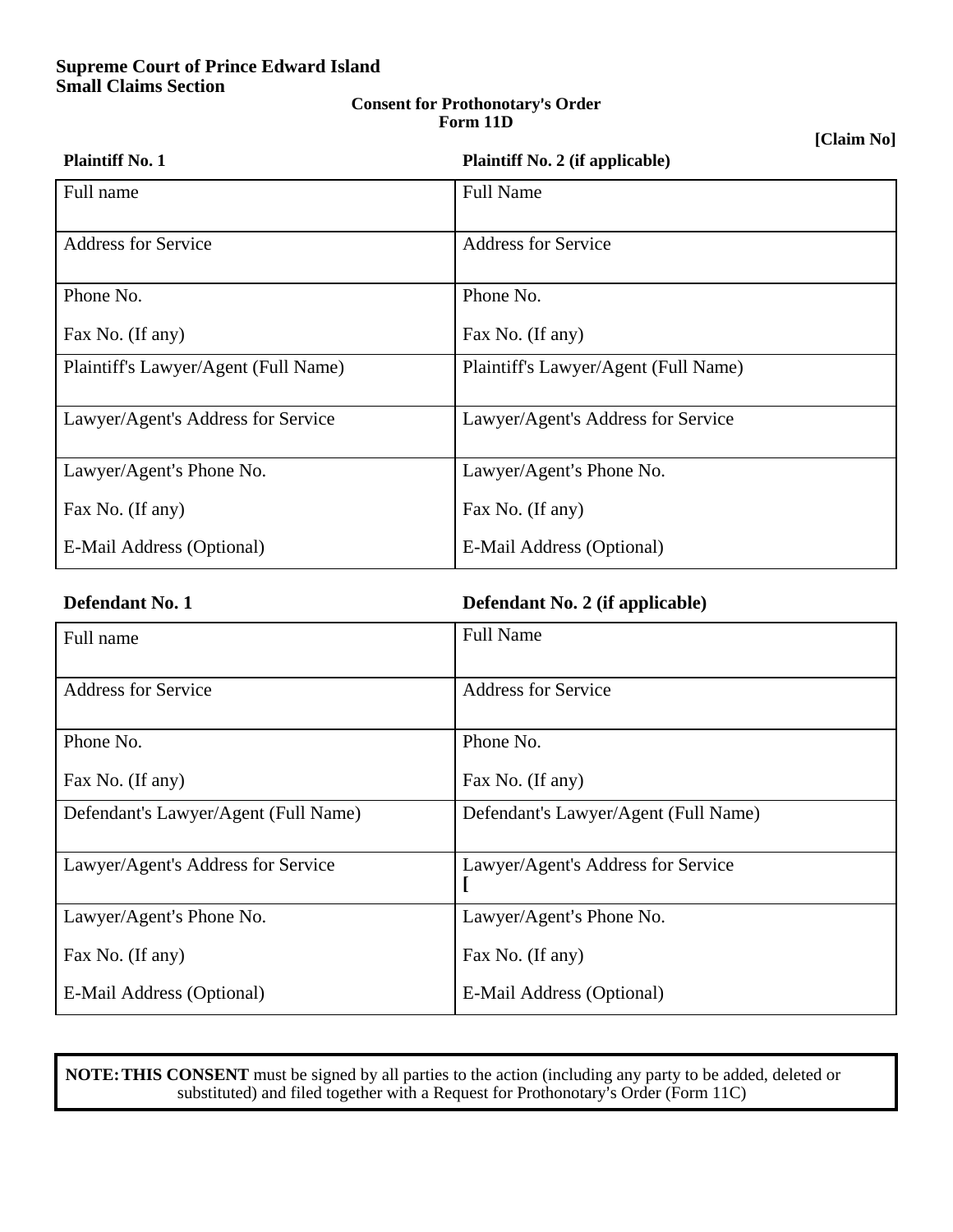# **FORM 11D - PAGE 2**

| (Name of Party(ies))                                                                                                                             |  |  |  |  |
|--------------------------------------------------------------------------------------------------------------------------------------------------|--|--|--|--|
| consent to the following:                                                                                                                        |  |  |  |  |
| the time prescribed by the Small Claims Rules for serving serving tiling                                                                         |  |  |  |  |
|                                                                                                                                                  |  |  |  |  |
|                                                                                                                                                  |  |  |  |  |
|                                                                                                                                                  |  |  |  |  |
|                                                                                                                                                  |  |  |  |  |
|                                                                                                                                                  |  |  |  |  |
|                                                                                                                                                  |  |  |  |  |
| add<br>(Name of party)                                                                                                                           |  |  |  |  |
|                                                                                                                                                  |  |  |  |  |
| to the _________ Plaintiff's claim _________ Defendant's claim                                                                                   |  |  |  |  |
| as a ________ defendant<br>$\frac{1}{\sqrt{1-\frac{1}{2}}}\$ plaintiff                                                                           |  |  |  |  |
| delete<br>(Name of party)                                                                                                                        |  |  |  |  |
| from the Plaintiff's claim Defendant's claim                                                                                                     |  |  |  |  |
| <u> 1990 - Johann Harry Harry Harry Harry Harry Harry Harry Harry Harry Harry Harry Harry Harry Harry Harry Harry</u>                            |  |  |  |  |
| (Name of party)                                                                                                                                  |  |  |  |  |
| with<br><u> 1989 - Johann Stoff, deutscher Stoff, der Stoff, der Stoff, der Stoff, der Stoff, der Stoff, der Stoff, der S</u><br>(Name of party) |  |  |  |  |
| to the _________ Plaintiff's claim _________ Defendant's claim                                                                                   |  |  |  |  |
| set aside the noting in default of _                                                                                                             |  |  |  |  |
| (Name of defendant(s))                                                                                                                           |  |  |  |  |
|                                                                                                                                                  |  |  |  |  |
| set aside the following step taken to enforce the default judgment that has not yet been completed:                                              |  |  |  |  |
| $\overline{\text{(Specify)}}$                                                                                                                    |  |  |  |  |
| restore the following matter that was dismissed under Rule 11.1: (Specify)                                                                       |  |  |  |  |
|                                                                                                                                                  |  |  |  |  |
| note that payment has been made in full satisfaction of an order or terms of settlement                                                          |  |  |  |  |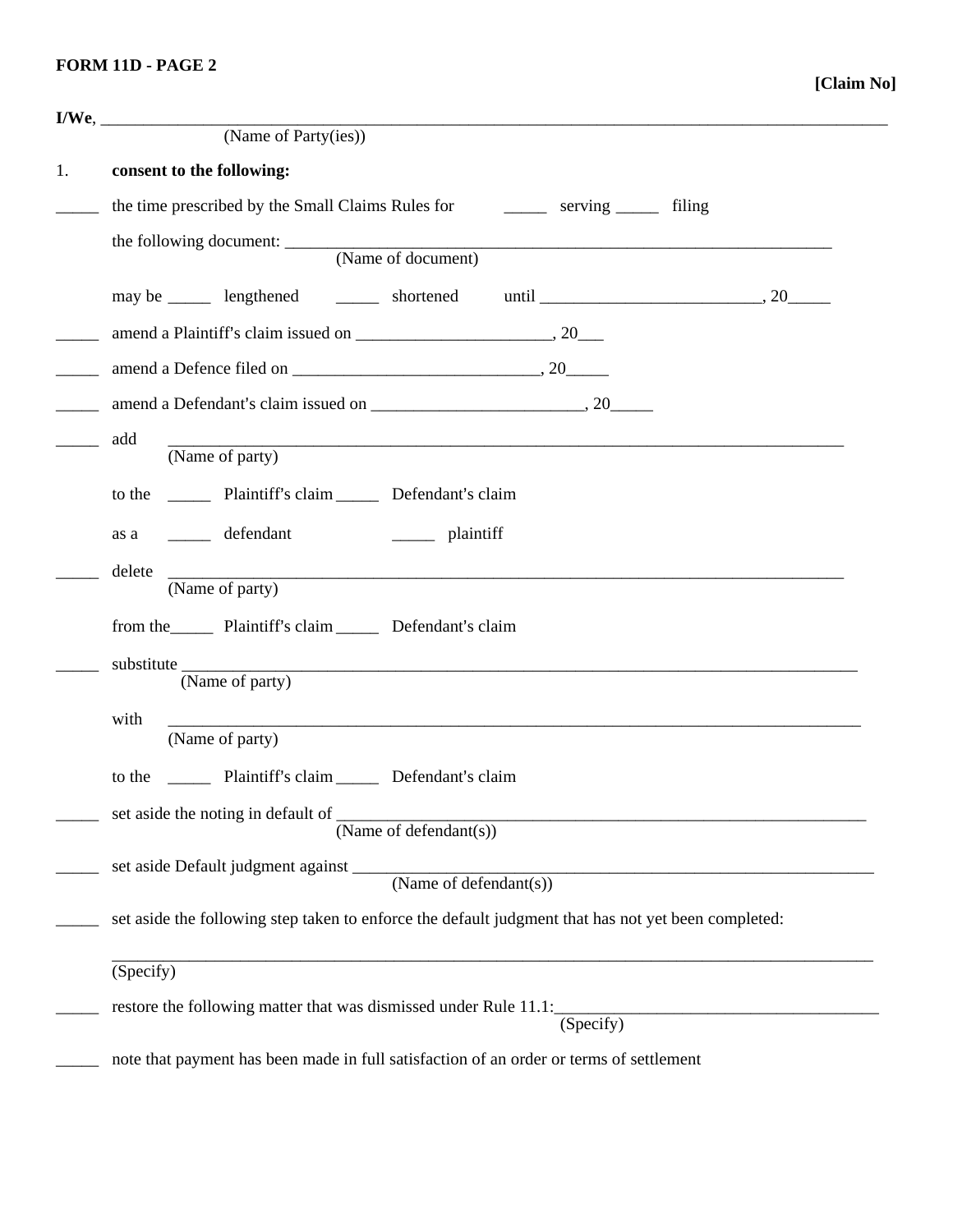**[Claim No]**

|        |                                                                | (Amount) | (Name of party(ies))                                                                                                                                                                                                                   |
|--------|----------------------------------------------------------------|----------|----------------------------------------------------------------------------------------------------------------------------------------------------------------------------------------------------------------------------------------|
|        |                                                                |          | by $\frac{1}{\text{Name of party(ies))}}$                                                                                                                                                                                              |
|        |                                                                |          |                                                                                                                                                                                                                                        |
| 2.     | State that no party affected by the order is under disability. |          |                                                                                                                                                                                                                                        |
| 3.     |                                                                |          | State that each party has received a copy of the completed Request for Prothonotary's Order (Form 11C).                                                                                                                                |
|        | (Put a line through any blank space and initial)               |          |                                                                                                                                                                                                                                        |
|        |                                                                |          | The parties do not need to sign this consent on the same day, but each must sign in the presence of his or her witness, who<br>signs a moment later. (For additional parties signatures, attach a separate sheet in the format below). |
|        | $\overbrace{0}$ , 20                                           |          | $\overbrace{\phantom{aaaaa}}^{20}$                                                                                                                                                                                                     |
| (Date) |                                                                |          | (Date)                                                                                                                                                                                                                                 |
|        | (Signature of party consenting)                                |          | (Signature of party consenting)                                                                                                                                                                                                        |
|        | (Name of party consenting)                                     |          | (Name of party consenting)                                                                                                                                                                                                             |
|        | (Signature of Witness )                                        |          | (Signature of Witness)                                                                                                                                                                                                                 |
|        | (Name of Witness)                                              |          | (Name of Witness)                                                                                                                                                                                                                      |
| (Date) | $\overbrace{\phantom{aaaaa}}^{20}$                             |          | $\overbrace{\hspace{2.5cm}}^{20}$                                                                                                                                                                                                      |
|        |                                                                |          |                                                                                                                                                                                                                                        |
|        | (Signature of party consenting)                                |          | (Signature of party consenting)                                                                                                                                                                                                        |
|        | (Name of party consenting)                                     |          | (Name of party consenting)                                                                                                                                                                                                             |
|        | (Signature of Witness                                          |          | (Signature of Witness)                                                                                                                                                                                                                 |
|        | (Name of Witness)                                              |          | (Name of Witness)                                                                                                                                                                                                                      |